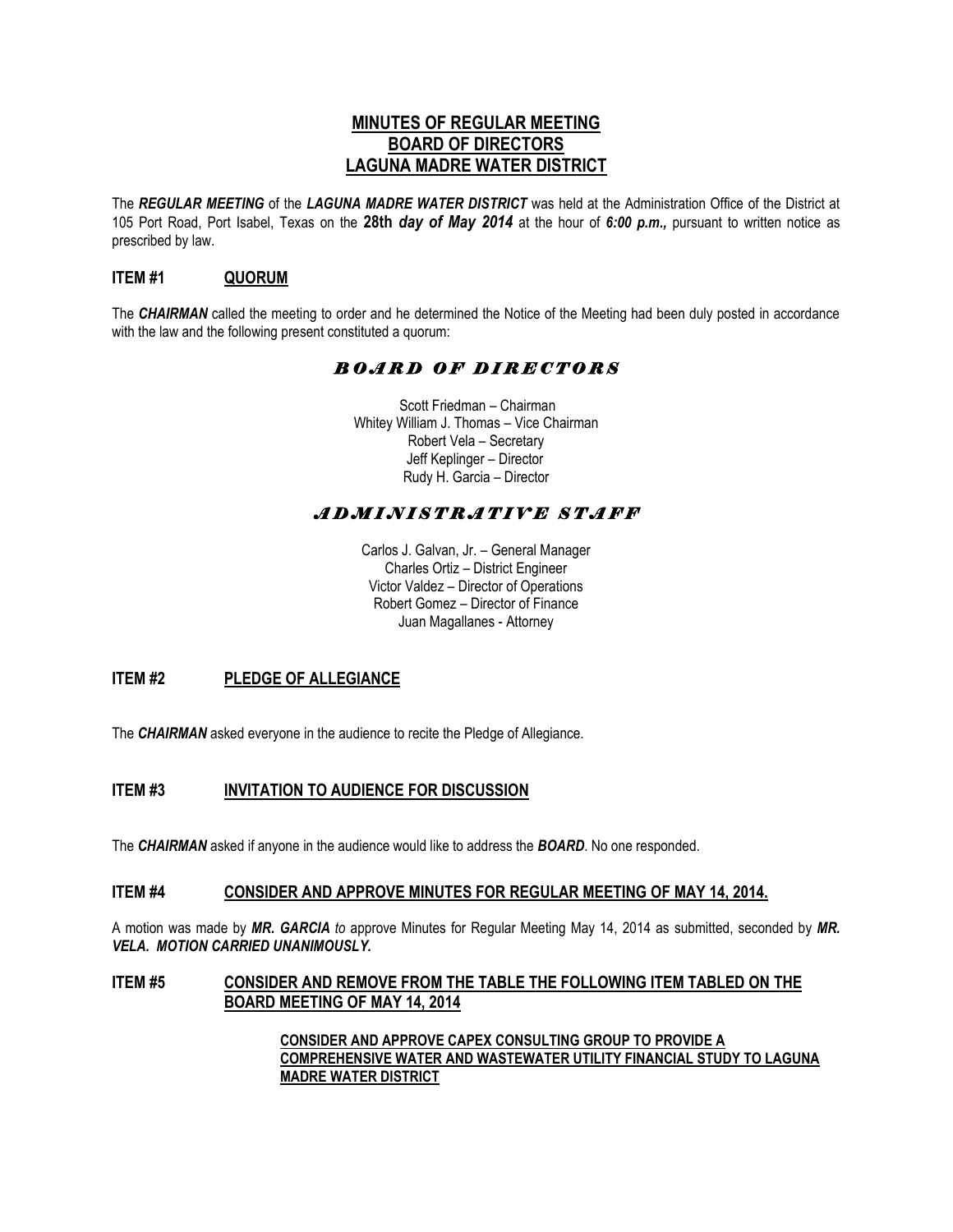A motion was made by *MR. GARCIA to* remove item from the table for discussion, seconded by *MR. THOMAS. MOTION CARRIED UNANIMOUSLY.*

#### **ITEM #6 CONSIDER AND APPROVE CAPEX CONSULTING GROUP TO PROVIDE A COMPREHENSIVE WATER AND WASTEWATER UTILITY FINANCIAL STUDY TO LAGUNA MADRE WATER DISTRICT.**

A motion was made by *MR. THOMAS* to not approve CAPEX Consulting Group to provide a comprehensive Water and Wastewater Utility Financial Study to Laguna Madre Water District, seconded by *MR. GARCIA. MOTION CARRIED UNANIMOUSLY.* 

### **ITEM #7 CONSIDER AND RATIFY EMERGENCY REHABILITATION FOR SOUTHERN TRENCHLESS SOLUTIONS, LLC TO CLEAN CLEARWELL AT WATER PLANT 2**

A motion was made by *MR. THOMAS to* approve emergency rehabilitation for Southern Trenchless Solutions, LLC to clean clearwell at Water Plant 2 for a total amount of \$7,500.00, seconded by *MR. VELA. MOTION CARRIED UNANIMOUSLY.*

#### **ITEM #8 CONSIDER AND APPROVE FINANCIAL REPORT AS OF APRIL 30, 2014**

A motion was made by *MR. KEPLINGER to* approve Financial Report as of April 30, 2014 as submitted, seconded by *MR. GARCIA. MOTION CARRIED UNANIMOUSLY.*

#### **ITEM #9 CONSIDER AND APPROVE DISBURSEMENTS**

A motion was made by *MR. GARCIA to* approve Disbursements as submitted, seconded by *MR. THOMAS. MOTION CARRIED UNANIMOUSLY.*

#### **ITEM #10 GENERAL MANAGER'S REPORT**

### **A. AWBD CONFERENCE IN JUNE**

### **B. TCDRS CONFERENCE IN JULY**

*MR. GALVAN* reported on the upcoming Conference for AWBD will be in Fort Worth, Texas and due to the dates he will not be able to attend the first Board Meeting in June; and the TCDRS Conference will be in Austin, Texas and will not be able to attend the first Board Meeting in July. The Board suggested for the month of July to schedule the Board Meetings on July 16<sup>th</sup> and July 23rd .

#### **ITEM #11 DISTRICT ENGINEER'S REPORT**

#### **A. WATER RIGHTS**

- **B. SERIES 2007 AND SERIES 2012 BONDS PROJECT BALANCE UPDATE**
- **C. WATER PLANT 2 EMERGENCY POWER ADDITION**

*MR.* **ORTIZ** gave an update on following: Water Rights; Series 2007 and Series 2012 Bonds Project Balance Update; and Water Plant 2 Emergency Power Addition

## **ITEM #12 EXECUTIVE SESSION PERMITTED BY THE OPEN MEETING ACT, V.T.C., GOVERNMENT CODE SECTION 551.001 ET. SEQ. UNDER SECTION 551.071(1) (A), CONSULTATION WITH ATTORNEY**

**A. EEOC COMPLAINT**